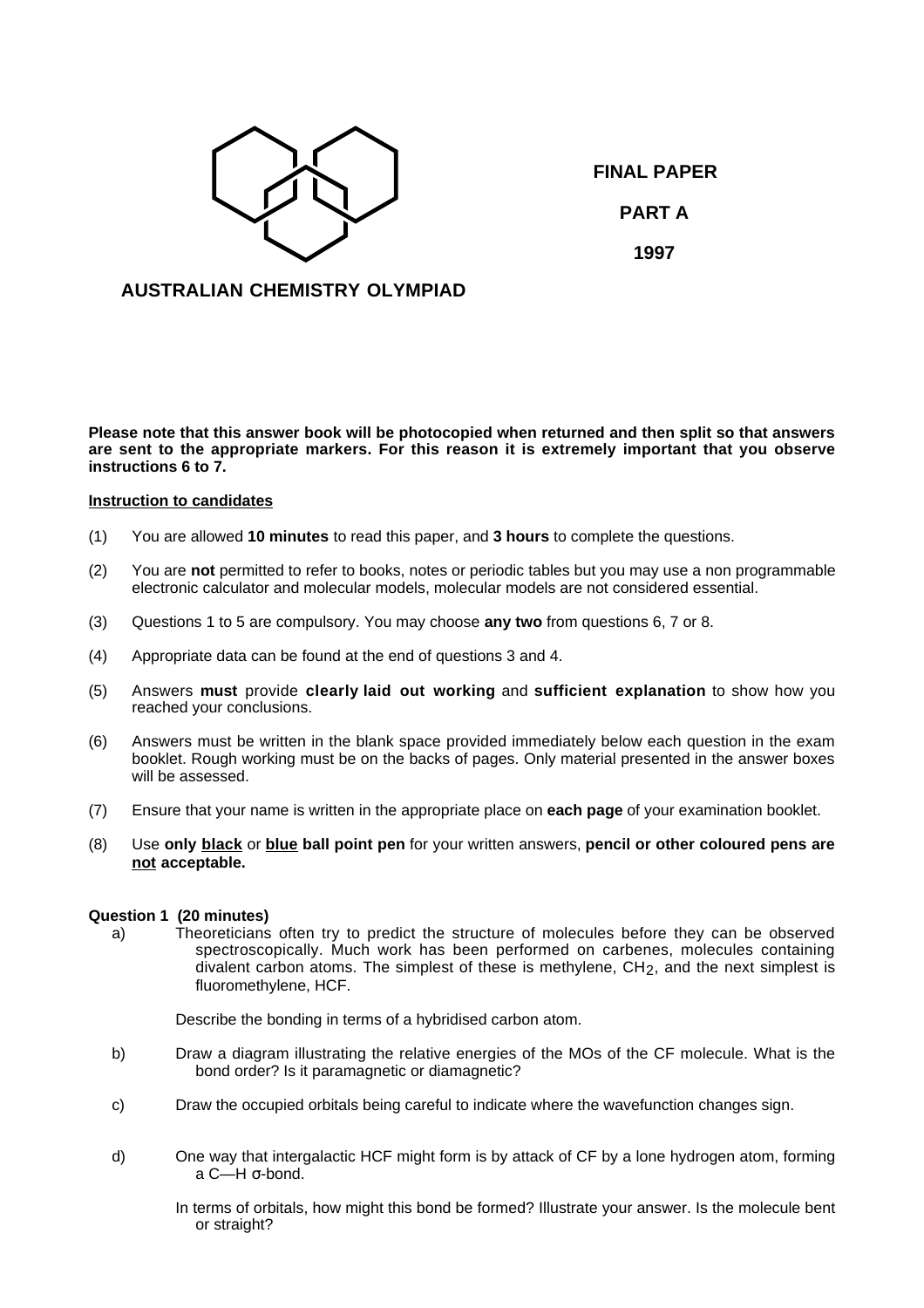### **Question 2 (25 minutes)**

- a) Sketch and name all the possible linkage and stereoisomers of the following coordination compounds.
	- (i)  $[Pt(NH_3)_2(SCN)_2]$  (ii)  $[Co(H_2NCH_2CO_2)_3]$
- b) The fluorides  $CoF_2$ ,  $FeF_2$ ,  $MnF_2$  and  $NiF_2$  all have the rutile (TiO<sub>2</sub>) structure in which the transition metal ion has an octahedral stereochemistry.
	- (i) Draw a clearly labelled d-orbital splitting diagram for each of the metal ions in these fluorides and determine the crystal field stabilisation energy (CFSE) in terms of  $\Delta_{\Omega}$ .
	- (ii) Arrange the fluorides in order of increasing stability and explain the trend.
	- (iii) The fluoride PdF<sub>2</sub> similarly has a regular rutile structure. Is this stereochemistry to be expected for the  $d^8$  palladium(II) ion? Explain.

### **Question 3 (45 minutes)**

a) For a certain reaction the following mechanism has been proposed:

 $\text{HBr} + \text{O}_2 \longrightarrow \text{HOOBr}$  $HOOBr + HBr \longrightarrow 2HOBr$  $HOBr + HBr \longrightarrow H_2O + Br_2$ 

No HOBr is observed among the final products of the reaction which is found experimentally to be of first order with respect to HBr and  $O<sub>2</sub>$ .

- (i) What is the overall stoichiometric equation for the reaction?
- (ii) Why is the above mechanism to be preferred to that which is perhaps suggested by the overall equation for the reaction?
- (iii) Which of the steps in the above mechanism would appear to be the rate determining step?
- (b) Glucose is the most utilised biochemical on this planet, its oxidation driving every living body. From our blood circulatory system glucose infuses into the interstitial fluid, in which all of our cells bathe. Cells can actively transport nutrients and wastes across their membranes expending chemical work as they do so. Typically these compounds are transported from areas of high concentration to low where they are utilised or alternatively excreted. Ultimately glucose is concentrated within the cell and converted to carbon dioxide and water, releasing energy. Although there are many intermediate reactions, all contribute to the total free energy of this oxidation. Estimate the total free energy gained by a cell from the oxidation of one mole of glucose at the concentration found in the interstitial fluid, to the eventual release of carbon dioxide into venous blood. Neglect the effect of water formed on solution concentrations and consider the interstitial fluid as if it were an infinite reservoir. [Hint: Consider the energetics to occur in three discrete parts.]

| [Data: | Interstitial fluid:                                            | Glucose $(C_6H_{12}O_6)$<br>Oxygen  | 5.0 x 10 <sup>-3</sup> mol L <sup>-1</sup><br>4.2 x 10 <sup>-5</sup> mol L <sup>-1</sup>                                      |                           |
|--------|----------------------------------------------------------------|-------------------------------------|-------------------------------------------------------------------------------------------------------------------------------|---------------------------|
|        | Cell:                                                          | Glucose<br>Oxygen<br>Carbon dioxide | 1.0 x 10 <sup>-4</sup> mol L <sup>-1</sup><br>1.4 x $10^{-5}$ mol L <sup>-1</sup><br>$1.0 \times 10^{-4}$ mol L <sup>-1</sup> |                           |
|        | Venous blood:                                                  | Carbon dioxide                      | 1.5 x 10 <sup>-4</sup> mol L <sup>-1</sup>                                                                                    |                           |
|        | $\Delta G^{\circ}$ f kJ mol <sup>-1</sup> (@ 38°C and 1 atm.): |                                     | Glucose<br>Carbon dioxide<br>Water                                                                                            | $-917$<br>$-394$<br>– 237 |
|        |                                                                |                                     |                                                                                                                               |                           |

 $R = 8.314$  J K<sup>-1</sup> mol<sup>-1</sup> = 8.205 x 10<sup>-2</sup> L atm K<sup>-1</sup> mol<sup>-1</sup> l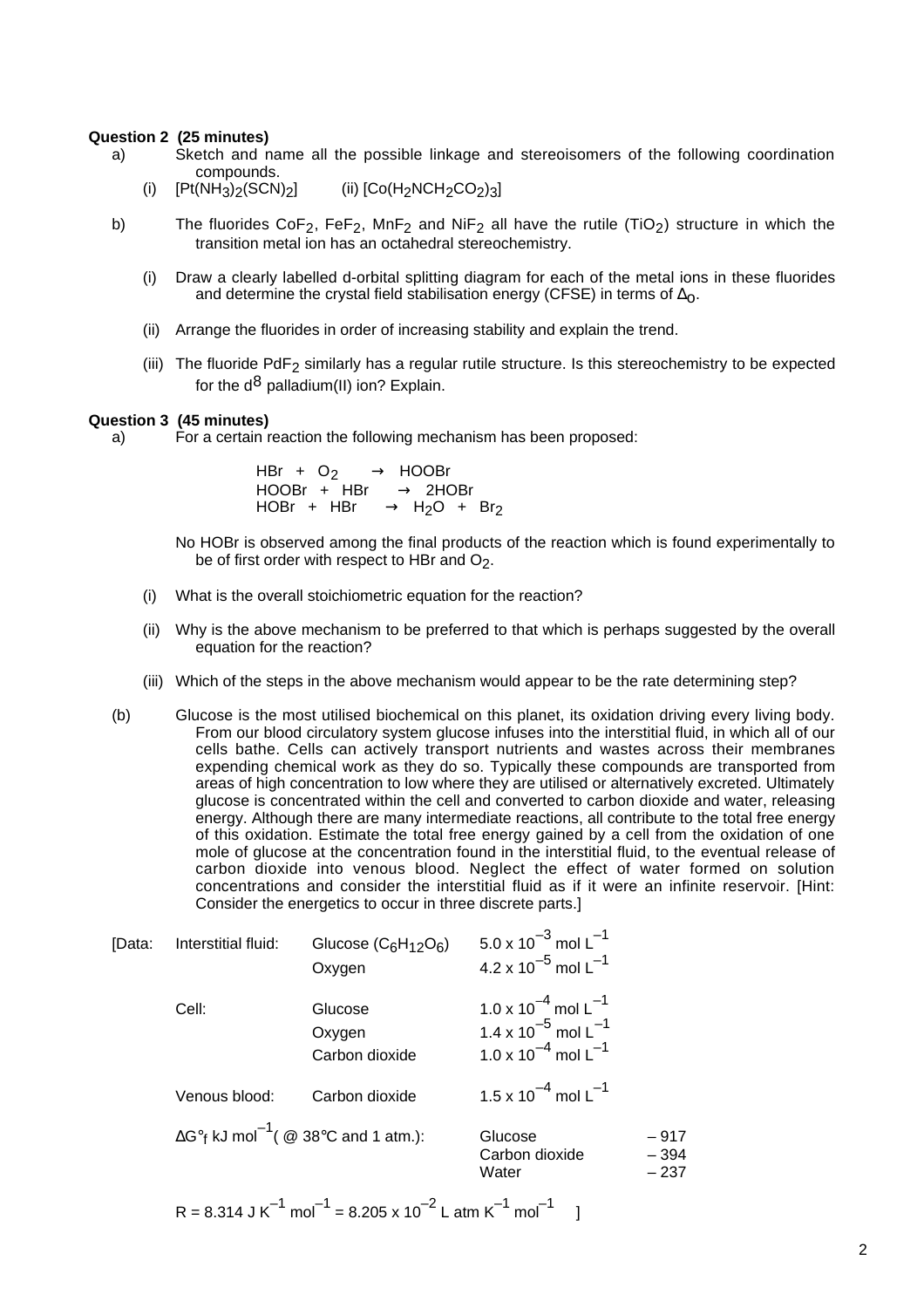### **Question 4 (45 minutes)**

In unpolluted areas, the percentage composition by volume of **dry** air is approximately:

N<sub>2</sub> (78%), O<sub>2</sub> (21%), CO<sub>2</sub> (0.03%) and other inert gases (balance).

The vapour pressure of water at 25°C is 3.17 kPa, and on an average day the actual partial pressure of water vapour is 60% of this value.

The air that an average human exhales, when dried, is approximately:

N<sub>2</sub> (80%), O<sub>2</sub> (19%), CO<sub>2</sub> (0.3%) and other inert gases (balance).

The vapour pressure of water at 37°C is 6.30 kPa and air exhaled is approximately 100% saturated with water vapour.

- a) Calculate the partial pressure of  $CO<sub>2</sub>$  in
	- (i) "normal" air (1 atm, 25°C)
	- (ii) exhaled air  $(1$  atm,  $37^{\circ}$ C)
- b) Explain the following with reference to the principles of chemical equilibria:
	- (i) How do we know that a person is not in equilibrium with the air?
	- (ii) What would happen if they were?
	- (iii) Why do people not reach equilibrium with the air over the course of day-to-day living?

The following questions concern the equilibrium that is established when  $CO<sub>2</sub>$  interacts with water. The relevant equations are:

|  | $CO2(g) + H2O(l) \longrightarrow H2CO3(aq)$                                             |  | $K = 0.034$ mol $L^{-1}$ atm <sup>-1</sup>                     |
|--|-----------------------------------------------------------------------------------------|--|----------------------------------------------------------------|
|  | $H_2CO_3(aq) \longrightarrow HCO_3(aq) + H^+(aq)$                                       |  | Ka $_1$ = 1 $\times$ 10 <sup>–6.35</sup> molL <sup>–1</sup>    |
|  | $HCO3$ <sup>-</sup> (aq) $\longrightarrow CO3$ <sup>2-</sup> (aq) + H <sup>+</sup> (aq) |  | $\text{Ka}_2 = 1 \times 10^{-10.33} \text{ mol} \text{L}^{-1}$ |

- c) Using the partial pressure of  $CO<sub>2</sub>$  in exhaled air, calculate the approximate concentration of H<sub>2</sub>CO<sub>3</sub> in the blood. Explain why your answer is a lower bound.
- d) Calculate the pH, and  $[CO<sub>3</sub><sup>2–</sup>]$  for a water solution in equilibrium with:
	- (i) air at 1 atm, 25°C
	- (ii) exhaled air at 1 atm, 25°C
- e) Blood is naturally buffered at pH = 7.41. Assuming that your answer to part (c) is the true value for the  $H_2CO_3$  concentration in blood, calculate the concentrations of:
	- $(ii)$   $H^+$
	- (ii)  $CO<sub>3</sub><sup>2–</sup>$  and
	- (iii)  $HCO<sub>3</sub><sup>-</sup>$  in blood.
- g) Hydrofluoric acid is very dangerous to use because  $F^-$  ions are small enough to penetrate the skin. What concentration of F<sup>-</sup> would be required in the blood to cause serious problems with Ca<sup>2+</sup> if CaF<sub>2</sub> has  $K_{SD} = 3 \times 10^{-11}$ ?

[Data: 1 atm = 101.3 kPa]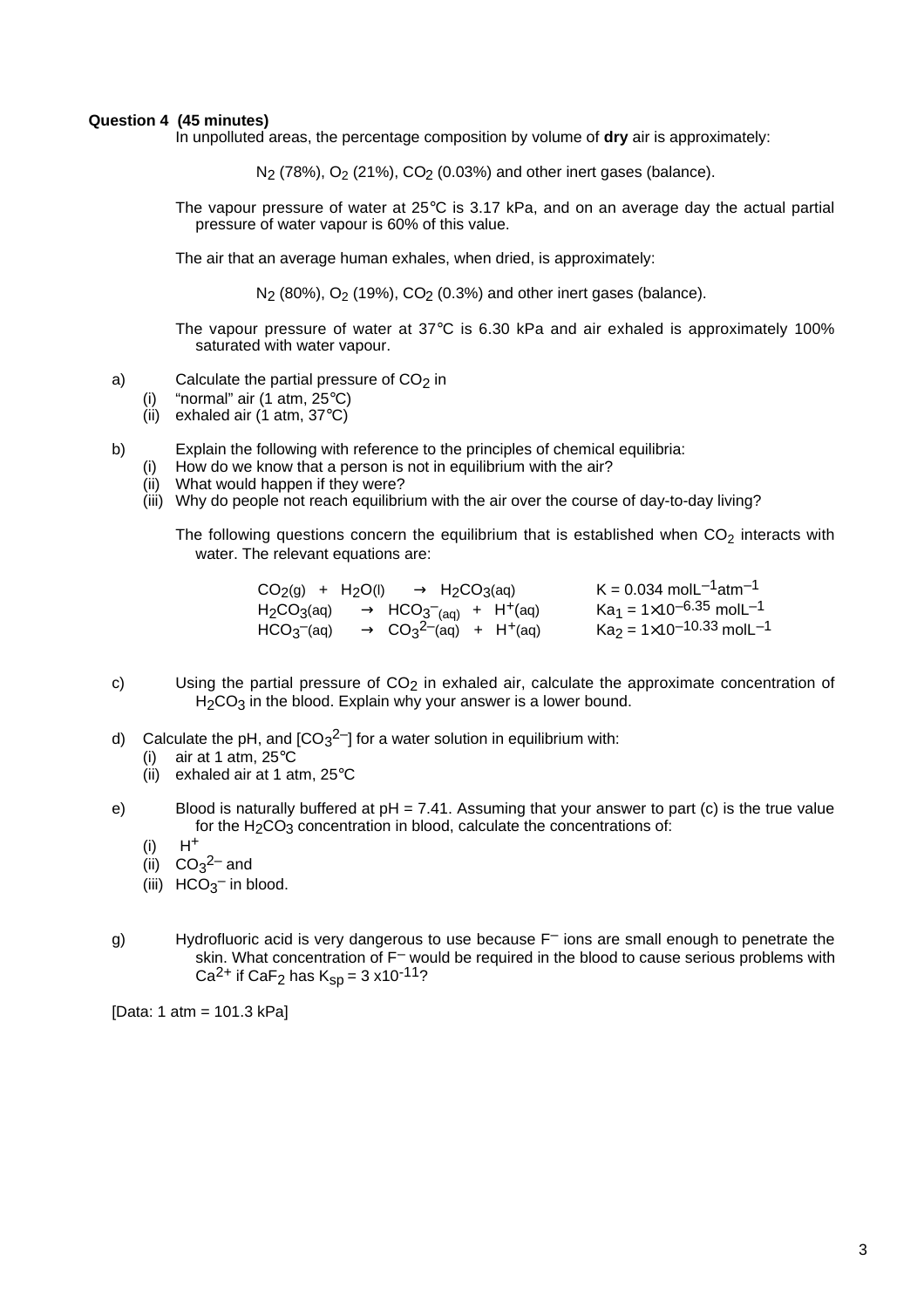# **Organic Section (45 minutes)**

Students must attempt Question 5 and any 2 other questions of their choice in this section.

## **Question 5**

- a) Draw Fischer projections of all the stereoisomers of 2,3-dimethylbutanedicarboxylic acid and label the chiral centres in each.
- c) When (R)-2-chlorobutane is reacted with water, a substitution reaction occurs, and 2-butanol is found to be produced as a racemic mixture. What must the transition state between reactant and product look like for this to occur? Draw out the mechanism using wedge diagrams.

## **Question 6**



a) What reagents should be used in each step of the above sequence?

Give a mechanism for the second step.

b) Testosterone (A), is a well-known human hormone and, like molecules such as estrogen and cholesterol, has the general four ring steroid structure. A researcher wants to react A with ethylmagnesium bromide. What are the two possible products (assume he works the solution up afterwards), and which one will actually form? Why?